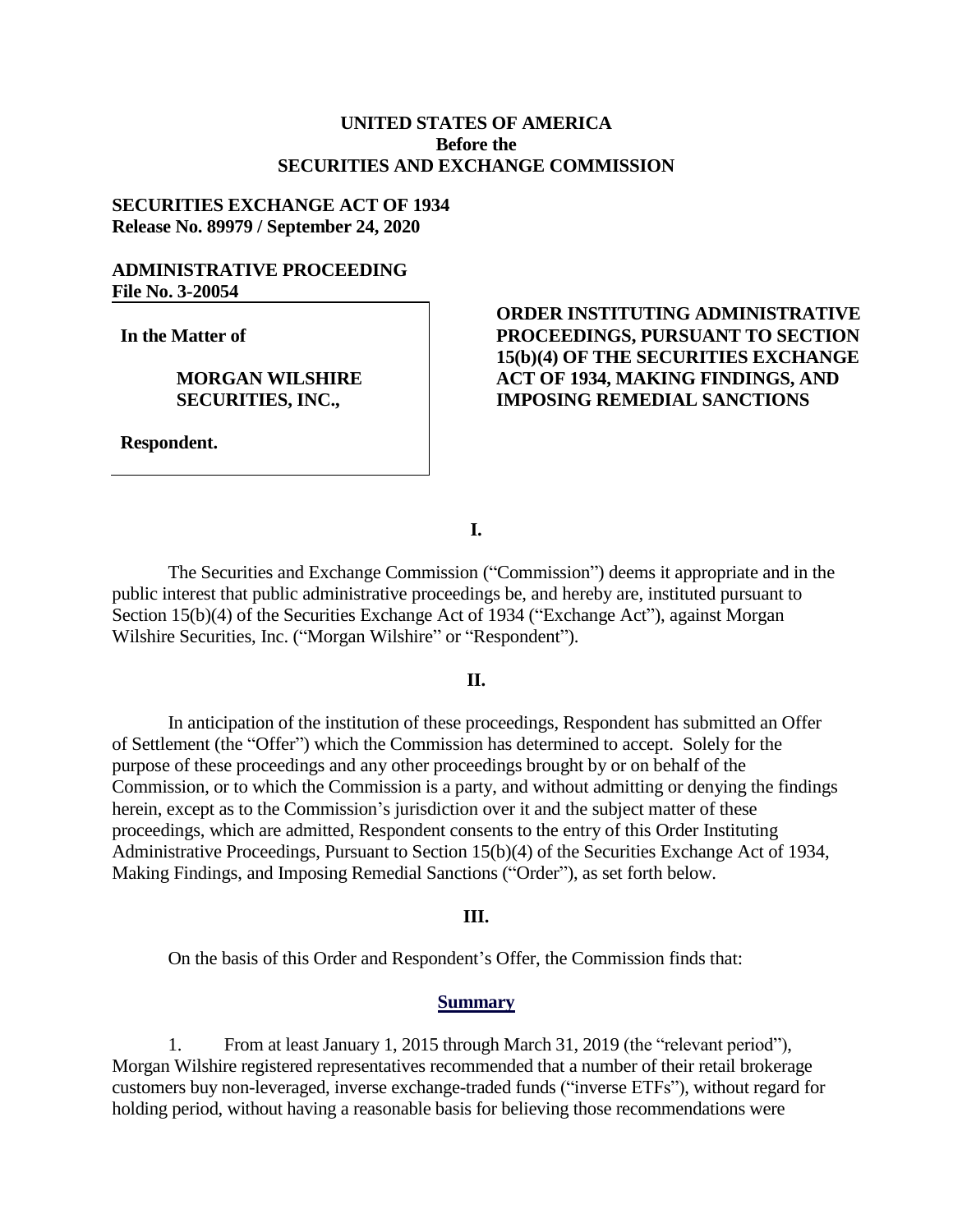suitable, and, in certain cases, without making suitable recommendations in light of certain of these customers' risk profiles and investment objectives. Morgan Wilshire failed to implement its policies and procedures in order to reasonably supervise its registered representatives in connection with their recommendations to buy inverse ETFs, with a view to preventing and detecting the registered representatives' violations of Section 17(a)(3) of the Securities Act of 1933 ("Securities Act").

2. Inverse ETFs are complex financial instruments that seek investment results that are the inverse or opposite of the performance of an underlying index for a stated period, specifically a single day. When held longer than a day, particularly in volatile markets, investors who seek the inverse return of a given index may experience losses that exceed the inverse return of the index. For instance, and as disclosed in the inverse ETFs' prospectuses, an inverse ETF's return for periods longer than a single day may deviate from the underlying index's return when the level of the index is flat. Put differently, even if the index performance is zero percent, the inverse ETF will lose money. The prospectuses further disclose that inverse ETFs could lose money even if the level of the index falls, and warn that the products may not be suitable for all investors and should be used only by knowledgeable investors who understand the risks.

3. During the relevant period, certain Morgan Wilshire registered representatives recommended that a number of their retail customers buy inverse ETFs without regard to holding periods. Based on these recommendations, Morgan Wilshire customers purchased and held these inverse ETFs for longer than a single day, and in many cases, months, or years. Those registered representatives did not adequately understand all of the features and risks of inverse ETFs. Thus, the Morgan Wilshire registered representatives did not have a reasonable basis for their recommendations. In addition, some of the registered representatives recommended that certain customers buy the inverse ETFs despite the fact that, in certain instances, those recommendations were not suitable for those specific customers' risk profiles and investment objectives. As a result, during the relevant period, Morgan Wilshire's customers, collectively, sustained losses from these products.

4. During the relevant period, Morgan Wilshire did not establish systems to reasonably implement its policies and procedures to address the complexity and risks associated with the purchase of inverse ETFs. As a result, Morgan Wilshire did not prevent or detect its registered representatives' buy recommendations concerning these complex products where the registered representatives had no reasonable basis for making these recommendations and they made recommendations that were, in some cases, unsuitable for specific customers given their stated risk profiles and investment objectives. For example, Morgan Wilshire did not sufficiently train its registered representatives on inverse-ETF products or take other reasonable steps to adequately educate them so they sufficiently understood the products before they recommended them to their customers. Morgan Wilshire also did not implement its procedures so that supervisors could adequately review inverse-ETF buy recommendations. Morgan Wilshire's registered representatives' misconduct and Morgan Wilshire's supervisory failures continued through March 2019.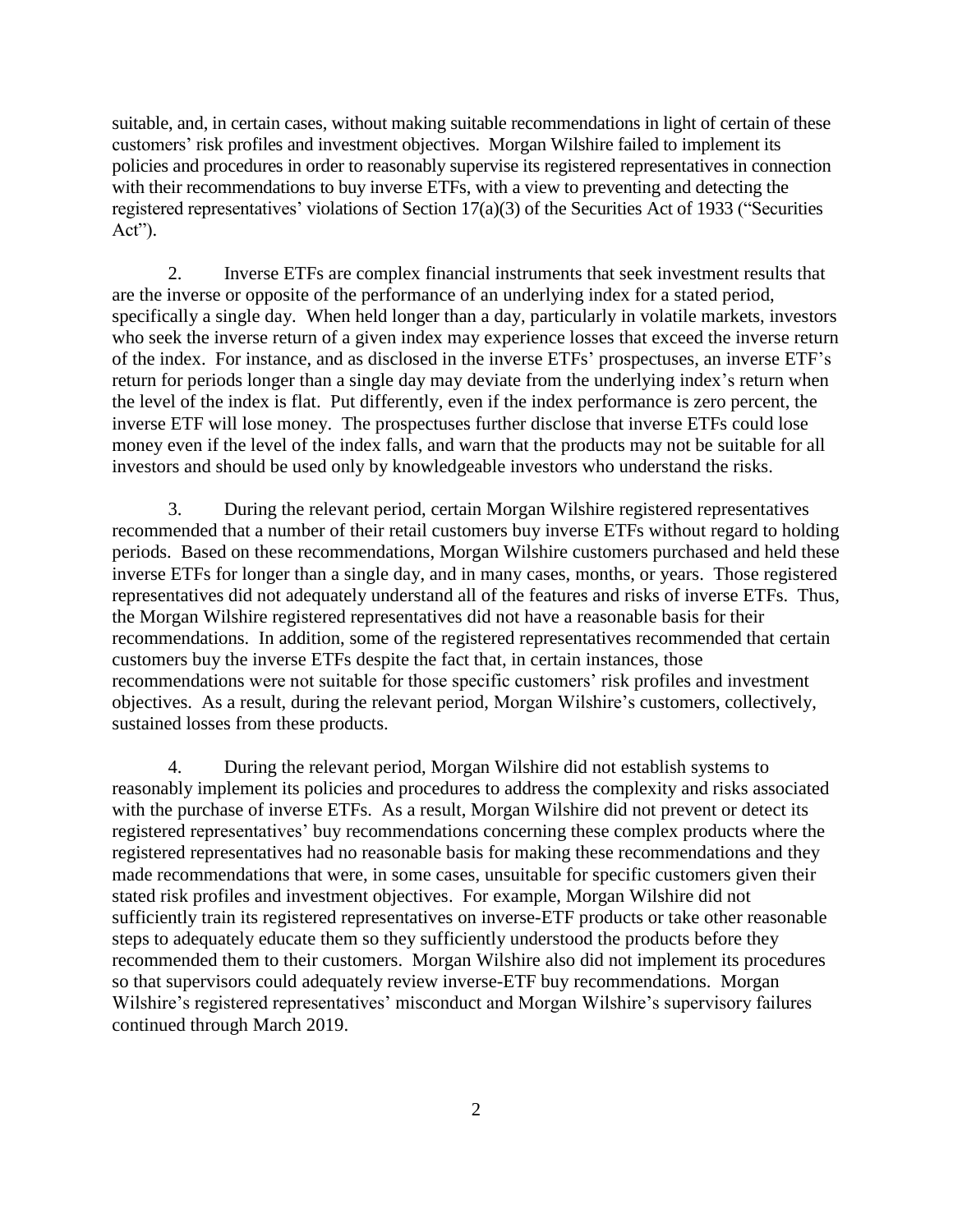5. By making unsuitable recommendations to their customers to buy inverse ETFs, certain Morgan Wilshire registered representatives violated Section 17(a)(3) of the Securities Act. Morgan Wilshire's supervisory policies and procedures were not reasonably implemented to provide sufficient oversight of its registered representatives to prevent and detect their violations of Section 17(a)(3) of the Securities Act. As a result, Morgan Wilshire failed reasonably to supervise its registered representatives within the meaning of Section 15(b)(4)(E) of the Exchange Act.

#### **Respondent**

6. **Morgan Wilshire** is incorporated in Delaware and has its sole and principal place of business in Garden City, New York. Morgan Wilshire is a broker-dealer registered with the Commission; and currently has nine employees.

### **Background**

### **Risks Inherent in Buying Inverse ETFs for Retail Investors**

7. In June 2009, the Financial Industry Regulatory Authority ("FINRA") issued FINRA Regulatory Notice 09-31 (the "Notice"), reminding securities firms of their sales practice obligations in connection with inverse and other non-traditional ETFs. The Notice, among other things, provided:

> In particular, recommendations to customers must be suitable and based on a full understanding of the terms and features of the product recommended . . . and firms must have adequate supervisory procedures in place to ensure that these obligations are met.

8. The Notice also stated that most "inverse ETFs 'reset' daily, meaning that they are designed to achieve their stated objectives of tracking their respective underlying indices only on a daily basis. Due to the effect of compounding, their performance over periods longer than one day can differ significantly from the performance of their underlying index or benchmark during the same period of time." The Notice therefore cautioned, "inverse and leveraged ETFs typically are not suitable for retail clients who plan to hold them for more than one trading session, particularly in volatile markets." The Notice advised firms to establish an appropriate supervisory system, and train registered persons on these products and the factors that would make such products suitable or unsuitable for certain investors.

9. In August 2009, FINRA and Commission staff issued a joint alert highlighting the risk in holding non-traditional ETFs, including inverse ETFs, for weeks, months, or years.

10. In addition, the prospectuses for the inverse ETFs warn that over periods longer than a day, the results of inverse ETFs very likely will diverge from the inverse of the underlying index. According to the prospectuses, when these products are held longer than a day, inverse ETFs will lose money with respect to the underlying index's performance when the level of the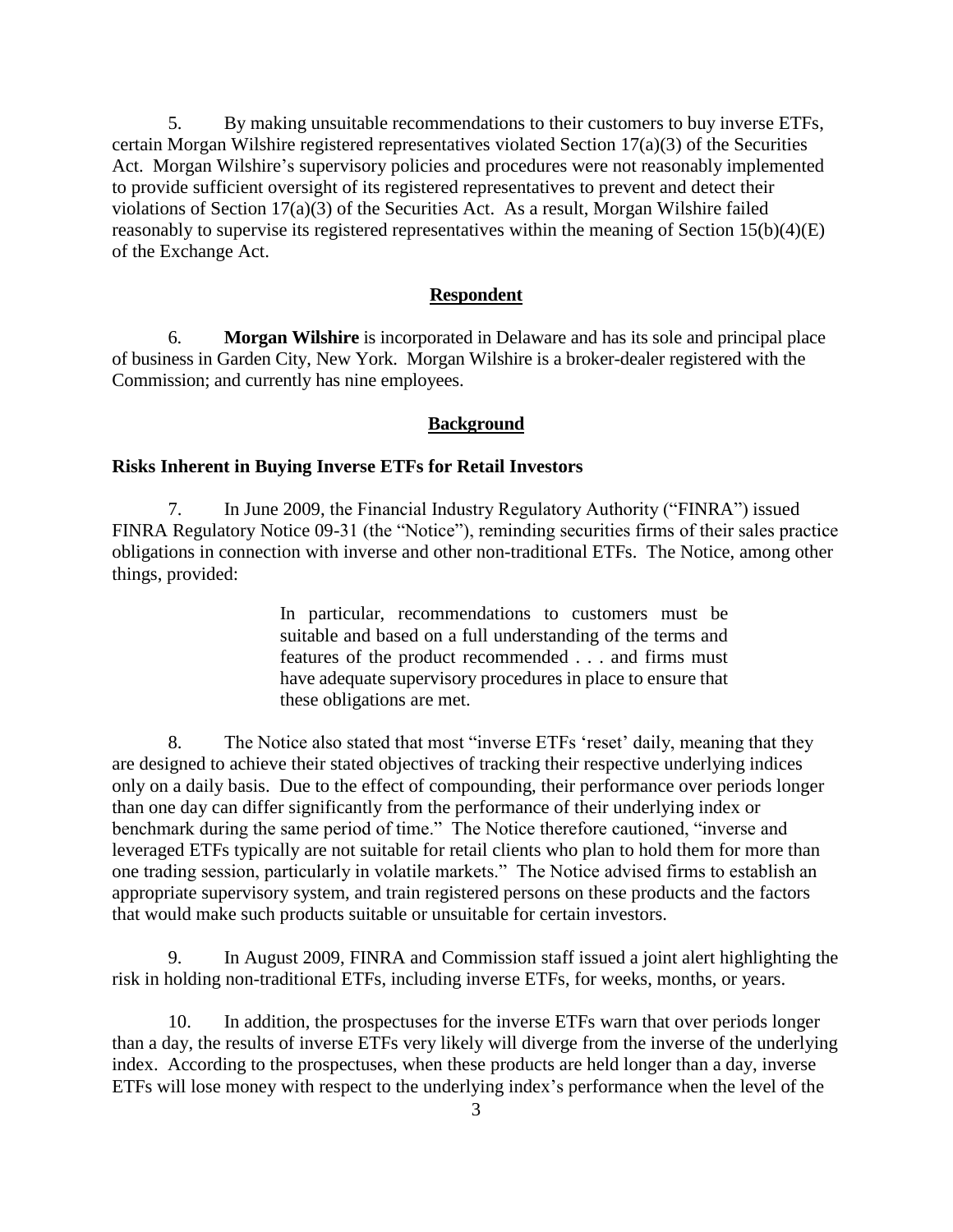index is flat, and it is possible these products will lose money even if the underlying index falls. Over periods longer than one day, inverse ETFs do not perfectly mirror the inverse performance of an underlying index due to daily rebalancing, the underlying index's volatility, and the effects of compounding. Consequently, the prospectuses also state that investors "should actively manage and monitor their investments, as frequently as daily."

## **Morgan Wilshire Failed Reasonably to Implement Its Policies and Procedures Related to Suitability of Inverse ETFs**

11. Morgan Wilshire's policies and procedures addressed suitability generally by requiring its registered representatives to review a customer's investing objectives, financial condition, and level of sophistication. Morgan Wilshire required its registered representatives to, among other things, consider a customer's ability to evaluate risk as well as a customer's ability to financially undertake and maintain a given transaction. The firm also required its registered representatives to have a reasonable basis to believe that the investments they recommended were suitable for any investor and that those recommendations were suitable for the particular customer for whom it was made.

12. Morgan Wilshire's policies and procedures were not reasonably implemented to prevent and detect unsuitable recommendations of inverse ETFs. For example, there is no evidence that Morgan Wilshire adequately trained its registered representatives and supervisors regarding inverse ETFs, nor did it adopt a process to sufficiently educate its registered representatives about inverse ETFs and their risks.

13. During the relevant period, there was no evidence that the relevant Morgan Wilshire registered representatives had a reasonable basis to believe that buying these inverse ETFs was suitable for any of their customers. In addition, these registered representatives failed to consider certain customers' investment experience, relative sophistication, and familiarity with complex investment products such as inverse ETFs, and thus, for certain customers, failed to conduct an adequate customer-specific suitability review.

## **Unsuitable Recommendations to Certain Brokerage Customers**

14. During the relevant period, Morgan Wilshire registered representatives made recommendations to a number of their retail customers to buy inverse-ETFs, without regard to holding period, without a reasonable basis for believing such recommendations were suitable for the customer. The recommendations were inconsistent with the products' prospectuses, as described above.

15. These registered representatives did not sufficiently consider the warnings in the relevant prospectuses and related marketing materials, despite having read them. Moreover, they did not fully understand the inherent risks associated with the inverse ETFs when held for periods longer than one day as the positions over time may incur unexpected losses and actually perform worse than the projected inverse of the underlying index they are designed to track. As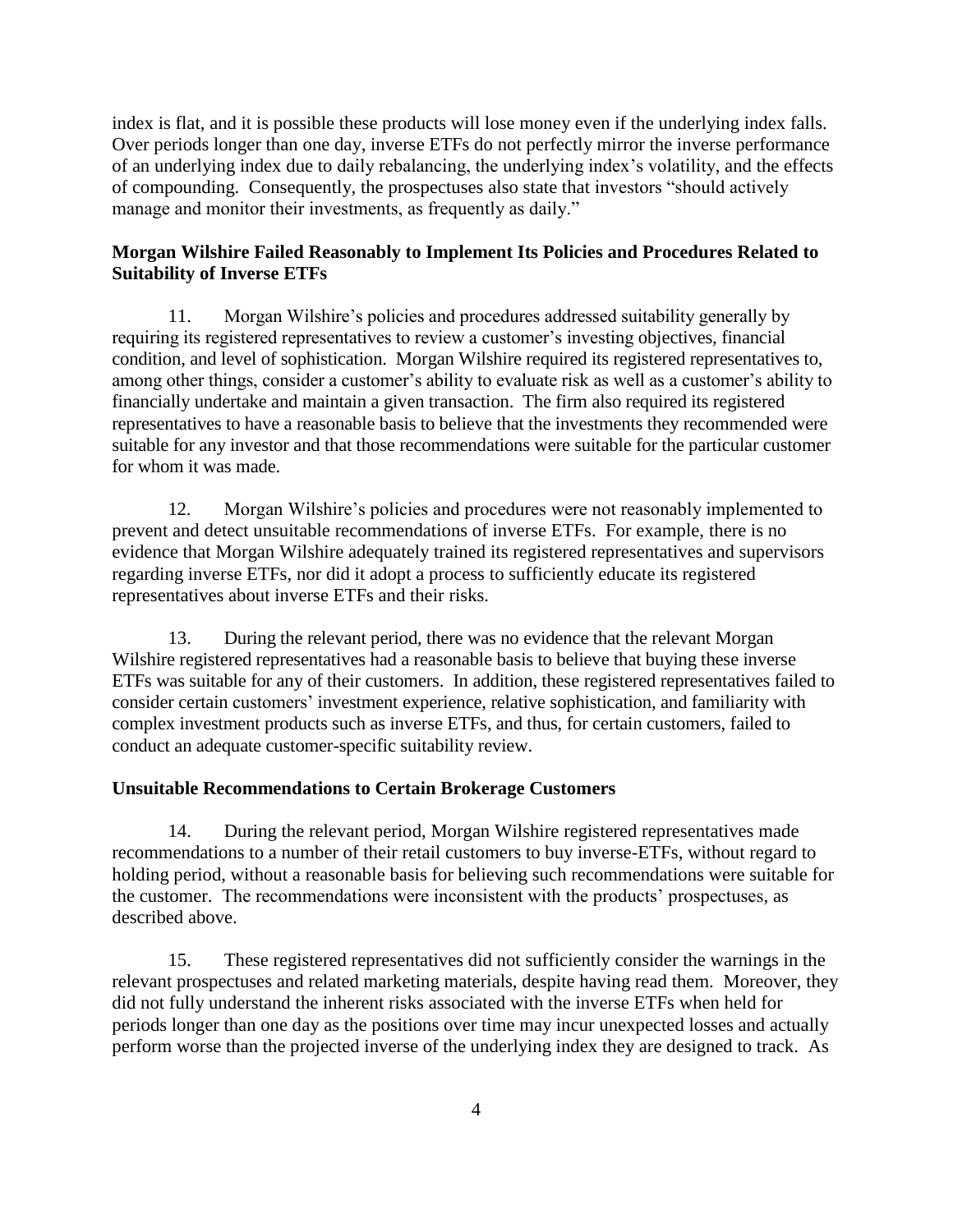a result, certain brokerage customers held the inverse ETFs in their accounts for weeks, months, and in some cases, years and suffered losses on these positions.

16. In addition, the relevant registered representatives did not fully understand all of the potential risks of the inverse ETF products when held for more than a single day. This misunderstanding was demonstrated by several registered representatives' erroneous belief that the inverse ETFs were suitable hedges in their customers' portfolios in instances where the inverse ETF was not an appropriate hedge. In addition, some inverse ETFs were held in accounts where the customer had no underlying exposure to the index they were designed to hedge against.

17. The relevant registered representatives also made unsuitable recommendations to buy inverse ETFs, without regard to holding periods, to certain brokerage customers whose individual financial circumstances and investing experience were not consistent with the risks inherent in inverse ETFs. Additionally, some of these customers had investment objectives inconsistent with a product designed to be traded and/or monitored on a daily basis, and some held the inverse ETFs in retirement accounts.

#### **Morgan Wilshire's Failure to Supervise**

18. Morgan Wilshire's compliance and supervisory policies and procedures were not reasonably implemented to adequately supervise its registered representatives with respect to their recommendations that customers buy inverse ETFs. For example, Morgan Wilshire failed to adequately train its registered representatives about inverse ETFs so that they understood the products and their risks sufficiently in order to form a reasonable basis that a recommendation to buy inverse ETFs was suitable for some customers. In addition, Morgan Wilshire failed to develop any mechanisms, such as alerts or exception reports, to assist supervisors in identifying unsuitable recommendations related to inverse ETFs or to monitor and surveil recommendations with respect to inverse ETFs. Morgan Wilshire also failed to develop systems to assess whether its registered representatives followed the firm's general suitability policies and procedures that were then in place and whether the recommendations to buy inverse ETFs made by its registered representatives were suitable in light of customers' risk profiles, relative sophistication, and investment objectives. Because of these failures, Morgan Wilshire was unable to prevent and detect unsuitable recommendations to buy inverse ETFs by its registered representatives.

19. In determining whether to accept Morgan Wilshire's Offer, the Commission has considered the firm's current financial condition.

#### **Violations**

20. Under Section 15(b)(4)(E) of the Exchange Act, broker-dealers are responsible for supervising, with a view to preventing and detecting violations of the federal securities laws, persons subject to their supervision. Morgan Wilshire was responsible for supervising its registered representatives in making suitable recommendations to brokerage customers. Morgan Wilshire failed reasonably to fulfill such supervisory responsibilities within the meaning of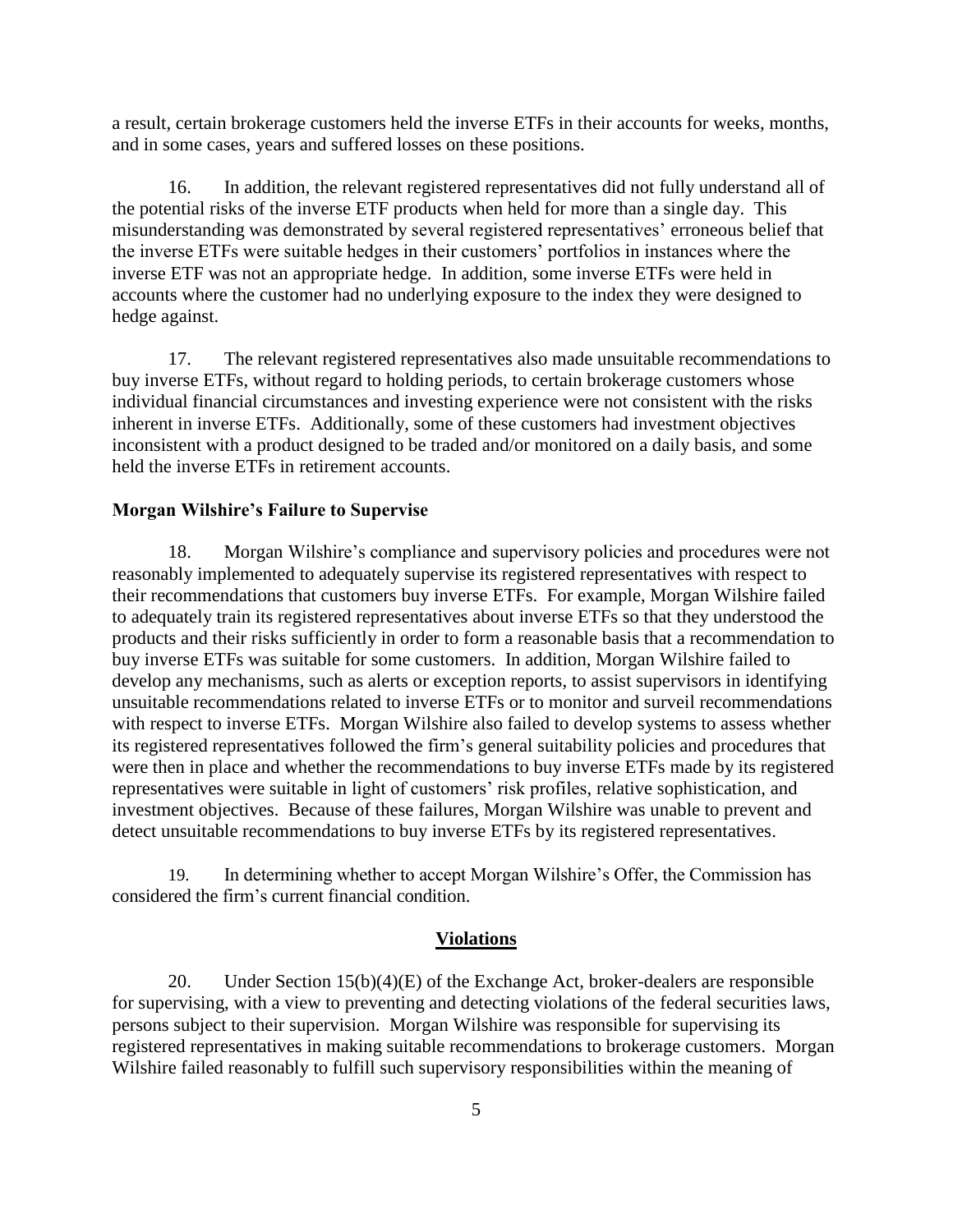Section 15(b)(4)(E) of the Exchange Act because Morgan Wilshire failed to establish a system for implementing its policies and procedures that would reasonably be expected to prevent and detect the violations of Section 17(a)(3) of the Securities Act by the registered representatives described above. If Morgan Wilshire had developed reasonable systems to implement its policies and procedures, it is likely that the firm would have prevented and detected the violations of its registered representatives.

## **IV.**

In view of the foregoing, the Commission deems it appropriate, in the public interest*,* to impose the sanctions agreed to in Morgan Wilshire's Offer.

Accordingly, pursuant to Section 15(b)(4) of the Exchange Act, it is hereby ORDERED that:

- A. Respondent is censured; and
- B. Respondent shall pay disgorgement of \$87,609.09, prejudgment interest of \$16,408.08, and a civil monetary penalty of \$75,000.00, for a total of \$179,017.17 as follows, consistent with the provisions of this Subsection B:

(i) Payment shall be made in the following installments: (1) within fourteen (14) days of the entry of this Order, Morgan Wilshire shall pay \$44,754.29 (25 % of the total); (2) within seventy-five (75) days after the entry of this Order, Morgan Wilshire shall pay \$44,754.29 (25% of the total); (3) within one hundred and thirty-five (135) days after the entry of this Order, Morgan Wilshire shall pay \$44,754.29 (25% of the total); and (4) within one hundred and ninety-five (195) days after the entry of this Order, Morgan Wilshire shall pay \$44,754.29 (25% of the total). If any payment is not made by the date the payment is required by this Order, the entire outstanding balance of civil penalties, plus any additional interest accrued pursuant to SEC Rule of Practice 600 and/or 31 U.S.C § 3717 shall be due and payable immediately, without further application. Payments shall be applied first to post order interest, which accrues pursuant to SEC Rule of Practice 600 and pursuant to 31 U.S.C. § 3717. Prior to making the final payment set forth herein, Respondent shall contact the staff of the Commission for the amount due. If Respondent fails to make any payment by the date agreed and/or in the amount agreed according to the schedule set forth above, all outstanding payments under this Order, including post-order interest, minus any payments made, shall become due and payable immediately at the discretion of the staff of the Commission without further application to the Commission.

(ii) At the time of any payment from the Fair Fund to a former or current customer as described below in paragraph (vi), Morgan Wilshire shall provide to these customers a letter describing the nature of the payment and a copy of the this Order.

(iii) Pursuant to Section 308(a) of the Sarbanes-Oxley Act of 2002, as amended, a Fair Fund is created for the penalties, disgorgement, and prejudgment interest described above for distribution to affected investors accounts. Regardless of whether any such Fair Fund distribution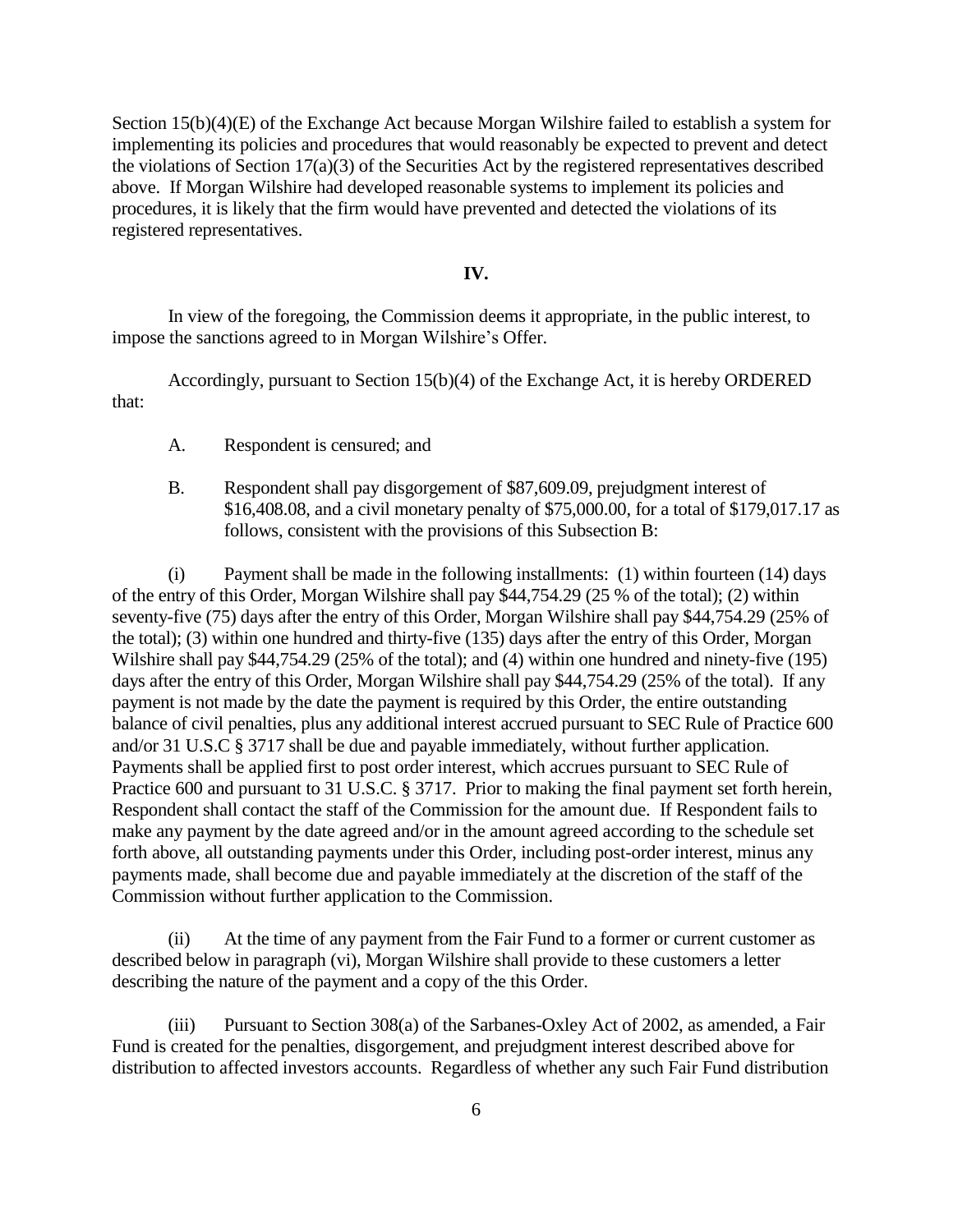is made, amounts ordered to be paid as civil money penalties pursuant to this Order shall be treated as penalties paid to the government for all purposes, including all tax purposes. To preserve the deterrent effect of the civil penalty, Respondent agrees that in any Related Investor Action, it shall not argue that it is entitled to, nor shall it benefit by, offset or reduction of any award of compensatory damages by the amount of any part of Respondent's payment of a civil penalty in this action ("Penalty Offset"). If the court in any Related Investor Action grants such a Penalty Offset, Respondent agrees that it shall, within thirty (30) days after entry of a final order granting the Penalty Offset, notify the Commission's counsel in this action and pay the amount of the Penalty Offset to the Securities and Exchange Commission. Such a payment shall not be deemed an additional civil penalty and shall not be deemed to change the amount of the civil penalty imposed in this proceeding. For purposes of this paragraph, a "Related Investor Action" means a private damages action brought against the Respondent by or on behalf of one or more investors based on substantially the same facts alleged in the Order instituted by the Commission in this proceeding.

(iv) Respondent shall deposit the payments described in Paragraph (i) (the "Distribution Fund") into an escrow account at a financial institution not unacceptable to the Commission staff and Respondent shall provide the Commission staff with evidence of such deposit in a form acceptable to the Commission staff. If timely payment into the escrow account is not made, additional interest shall accrue pursuant to SEC Rule of Practice 600-17 C.F.R. § 201.600 or 31 U.S.C. § 3717. Any payments made by Respondent after the final accounting described in Paragraph (xii) shall be made under Paragraph (x).

(v) Respondent shall be responsible for administering the Distribution Fund and may hire a professional to assist it in the administration of the distribution. The costs and expenses of administering the Distribution Fund, including any such professional services, shall be borne by Respondent and shall not be paid out of the Distribution Fund.

(vi) Morgan Wilshire shall pay from the Distribution Fund to each of the Morgan Wilshire customers who purchased unsuitable inverse ETFs that are the subject of this Order during the period January 1, 2015 through March 31, 2019 amounts calculated in the following order of priority until such amounts are exhausted: (1) a portion of the disgorgement equal to the commissions paid by each customer on the unsuitable inverse-ETF trades; (2) a portion of the prejudgment interest representing reasonable interest on commissions paid, calculated as the shortterm Applicable Federal Rate compounded quarterly from the end of each year commissions were paid through the date of this Order; and (3) a portion of the civil penalty and any remaining prejudgment interest, such that the amount of civil penalty paid to the customer, as a proportion of the total civil penalty and the remaining prejudgment interest, is equal to the ratio of losses incurred by the customer compared to the total customer losses incurred by all effected customers. No portion of the Distribution Fund shall be paid to any affected account in which Respondent, or any of Morgan Wilshire's current or former officers or directors, or representatives who recommended the inverse ETFs, or their family members, has or had a financial interest.

(vii) Morgan Wilshire shall, within thirty (30) days from the date of this Order, submit a proposed disbursement calculation (the "Calculation") to the Commission staff for review and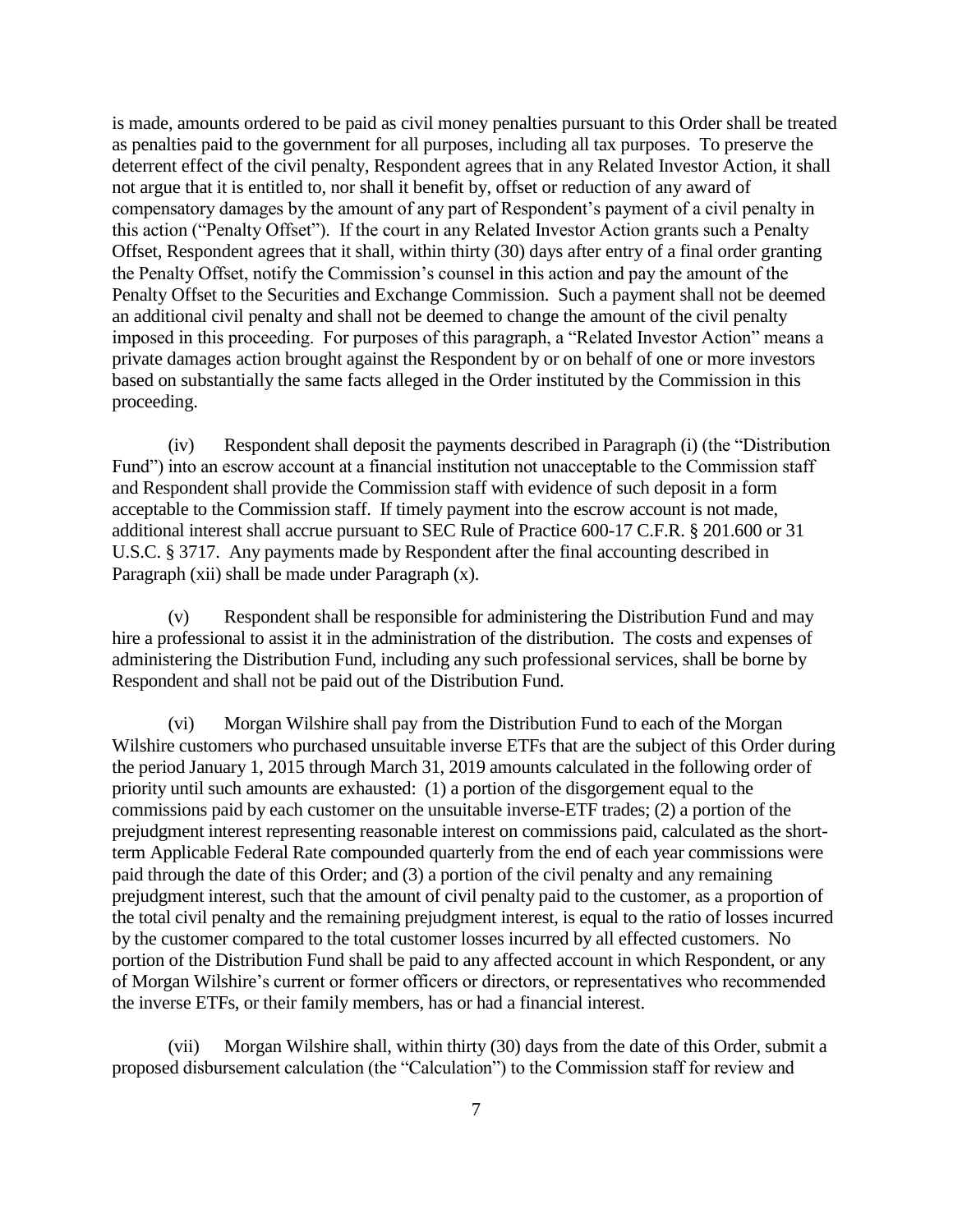approval. At or around the time of submission of the proposed Distribution Calculation to the staff, Morgan Wilshire shall make themselves available, and shall require any third-parties or professionals retained by Morgan Wilshire to assist in formulating the methodology for its Calculation and/or administration of the Distribution to be available for a conference call with the Commission staff to explain the methodology used in preparing the proposed Calculation and its implementation, and to provide the staff with an opportunity to ask questions. Morgan Wilshire also shall provide the Commission staff such additional information and supporting documentation as the Commission staff may request for the purpose of its review. In the event of one or more objections by the Commission staff to Morgan Wilshire's proposed Calculation or any of its information or supporting documentation, Morgan Wilshire shall submit a revised Calculation for the review and approval of the Commission staff or additional information or supporting documentation within ten (10) days of the date that the Commission staff notifies Morgan Wilshire of the objection. The revised Calculation shall be subject to all of the provisions of this Subsection B.

(viii) After the Calculation has been approved by the Commission staff, Morgan Wilshire shall submit a payment file (the "Payment File") for review and acceptance by the Commission staff demonstrating the application of the methodology to each harmed investor. The Payment File should identify, at a minimum: (1) the name of each affected harmed investor; (2) the exact amount of the payment to be made, including the exact amounts to be paid from the disgorgement amount, from the prejudgment interest amount, and from the civil penalty amount; (3) the amount of any *de minimus* threshold to be applied; and (4) the amount of reasonable interest paid.

(ix) Morgan Wilshire shall complete the distribution of all amounts payable to affected customer accounts within fifteen (15) days of the date that the Commission staff accepts the Payment File, unless such time period is extended as provided in Paragraph (xiii) of this Subsections B.

(x) If Morgan Wilshire is unable to distribute or return any portion of the Distribution Fund for any reason, including an inability to locate an affected investor or a beneficial owner of an affected investor or any factors beyond Morgan Wilshire's control, then Morgan Wilshire shall transfer any such undistributed funds to the Commission for transmittal to the United States Treasury in accordance with Section  $21F(g)(3)$  of the Exchange Act when the distribution of funds is complete and before the final accounting provided for in Paragraph (xii) of this Subsection B is submitted to the Commission staff. Such payments must be made in one of the following ways:

- 1. Respondent may transmit payment electronically to the Commission, which will provide detailed ACH transfer/Fedwire instructions upon request;
- 2. Respondent may make direct payment from a bank account via Pay.gov through the SEC website at [http://www.sec.gov/about/offices/ofm.htm;](http://www.sec.gov/about/offices/ofm.htm) or
- 3. Respondent may pay by certified check, bank cashier's check, or United States postal money order, made payable to the Securities and Exchange Commission and hand-delivered or mailed to: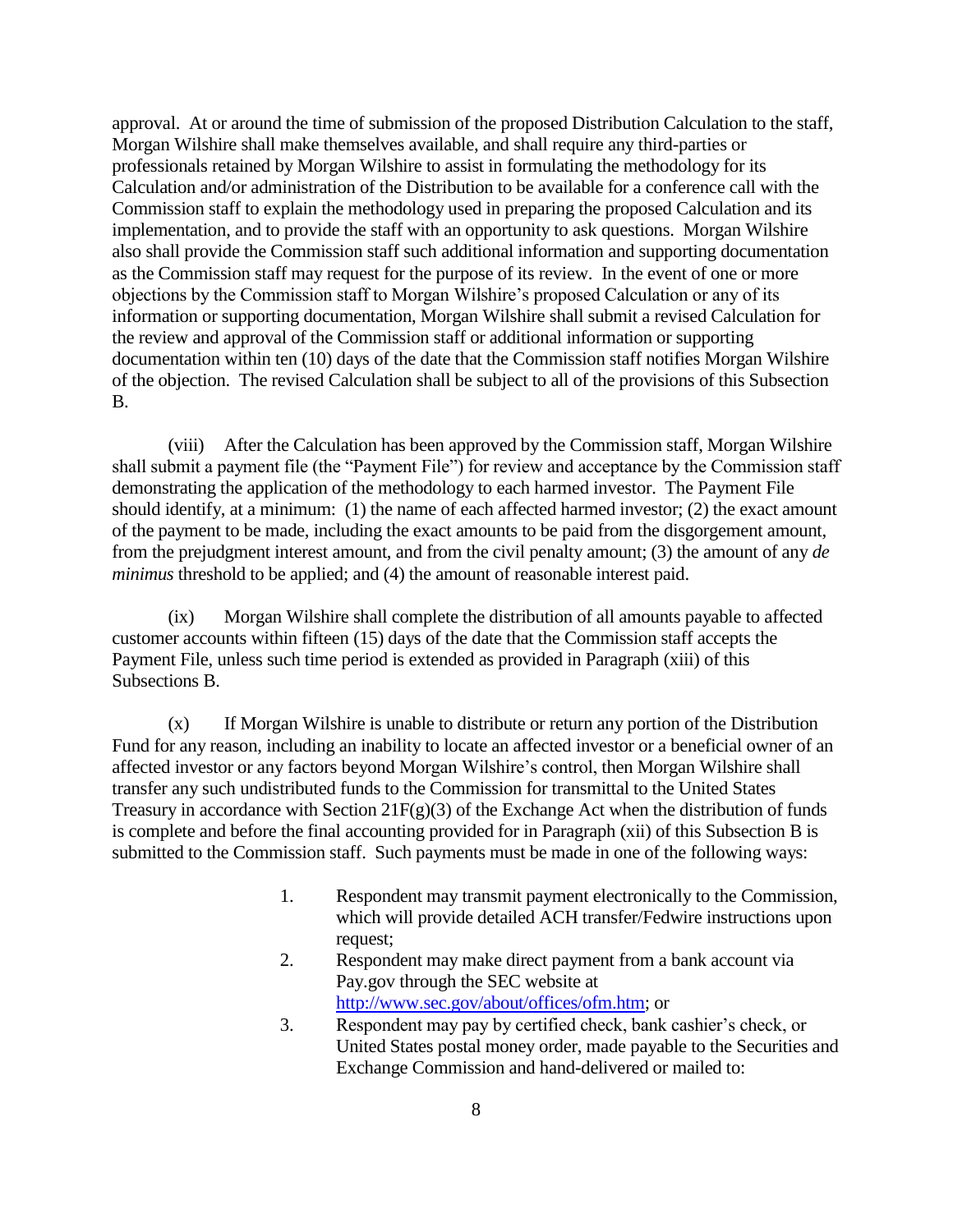Enterprise Services Center Accounts Receivable Branch HQ Bldg., Room 181, AMZ-341 6500 South MacArthur Boulevard Oklahoma City, OK 73169

Payments by check or money order must be accompanied by a cover letter identifying Morgan Wilshire as Respondent in these proceedings, and the file number of these proceedings; a copy of the cover letter and check or money order must be sent to Thomas P. Smith, Jr., Assistant Regional Director, Division of Enforcement, Securities and Exchange Commission, 200 Vesey Street, New York, NY 10281.

(xi) A Distribution Fund is a Qualified Settlement Fund ("QSF") under Section  $468B(g)$ of the Internal Revenue Code ("IRC"), 26 U.S.C. §§ 1.468B.1-1.468B.5. Respondent shall be responsible for any and all tax compliance responsibilities associated with the Distribution Fund, including, but not limited to, tax obligations resulting from the Distribution Fund's status as a QSF and the Foreign Account Tax Compliance Act (FATCA), and may retain any professional services necessary. The costs and expenses of tax compliance, including any such professional services, shall be borne by Respondent and shall not be paid out of the Distribution Fund.

(xii) Within thirty (30) days after Morgan Wilshire completes the disbursement of all amounts payable to affected customers, Morgan Wilshire shall return all undisbursed funds to the Commission pursuant to the instructions set forth in paragraph (x). Morgan Wilshire shall then submit to the Commission staff a final accounting and certification of the disposition of the Distribution Fund for Commission approval, which final accounting and certification shall include, but not be limited to: (1) the amount paid to each payee, with the reasonable interest amount, if any, reported separately; (2) the date of each payment; (3) the check number or other identifier of the money transferred; (4) the amount of any returned payment and the date received; (5) a description of the efforts to locate a prospective payee whose payment was returned or to whom payment was not made for any reason; (6) the total amount, if any, to be forwarded to the Commission for transfer to the United States Treasury; and (7) an affirmation that Morgan Wilshire has made payments from the Distribution Fund to affected investors in accordance with the Calculation approved by the Commission staff. Morgan Wilshire shall submit proof and supporting documentation of such payment (whether in the form of electronic payments or cancelled checks) in a form acceptable to the Commission staff under a cover letter that identifies Morgan Wilshire and the file number of these proceedings to Thomas P. Smith, Jr. Assistant Regional Director, Division of Enforcement, Securities and Exchange Commission, 200 Vesey Street, New York, NY 10281. Respondent shall provide any and all supporting documentation for the accounting and certification to the Commission staff upon its request and shall cooperate with any additional requests by the Commission staff in connection with the accounting and certification.